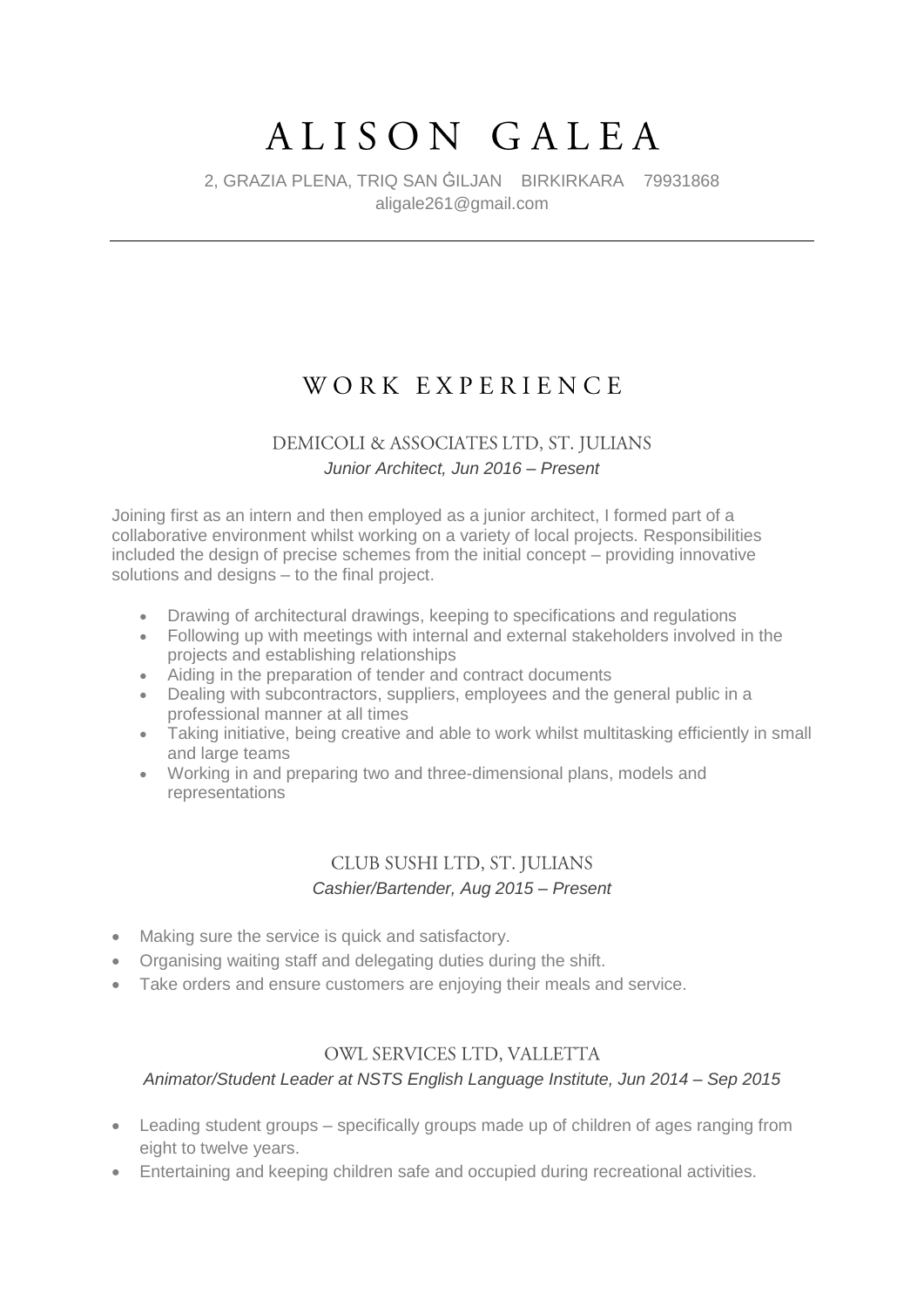# MARINE AQUATIC LTD, SAN PAWL IL-BAHAR *Bartender at La Nave Bistro, Jun 2013 – Oct 2013*

 Multi-tasking in a very busy catering environment; including multiple duties such as maintaining appropriate stock levels for the bar, taking money from customers and process all card payments, communicating with guests and making them feel appreciated, ensuring that customers receive an efficient and prompt service, maintaining the cleanliness of the bar area, as well as bar glasses and utensils, restocking the bar when necessary.

#### ARISTEA SERVICES, IX-XGHAJRA

#### *Waitress at Pebbles Beach Bar, Radisson Blu Resort & Spa, Malta Golden Sands, May 2012 – Oct 2012*

- Take orders and serve food and beverages to patrons at tables in dining establishment.
- Check with customers to ensure that they are enjoying their meals and take action to correct any problems.

# EDUCATION

## ST. DOROTHY'S SECONDARY SCHOOL, ZEBBUG

 'O' Level Subjects: Religious Education, English, Literature, Maltese Language, Maltese Literature, Italian, Mathematics, Physics, Accounts, Economics, Social Studies, Art.

## ST. ALOYSIUS' COLLEGE, BALZAN

 'A' Levels: Pure Mathematics, Physics. 'Intermediate' level subjects: English, Philosophy, Technical Drawing, and Systems of Knowledge.

## UNIVERSITY OF MALTA, MSIDA

#### *Diploma in Design Foundation Studies, graduated Nov 2013.*

*B. Sc. (Hons) in Built Environment Studies, graduated Nov 2016.*

Architectural design stream

#### *Master in Architecture, graduated Nov 2019.*

• Architecture & Urban design stream